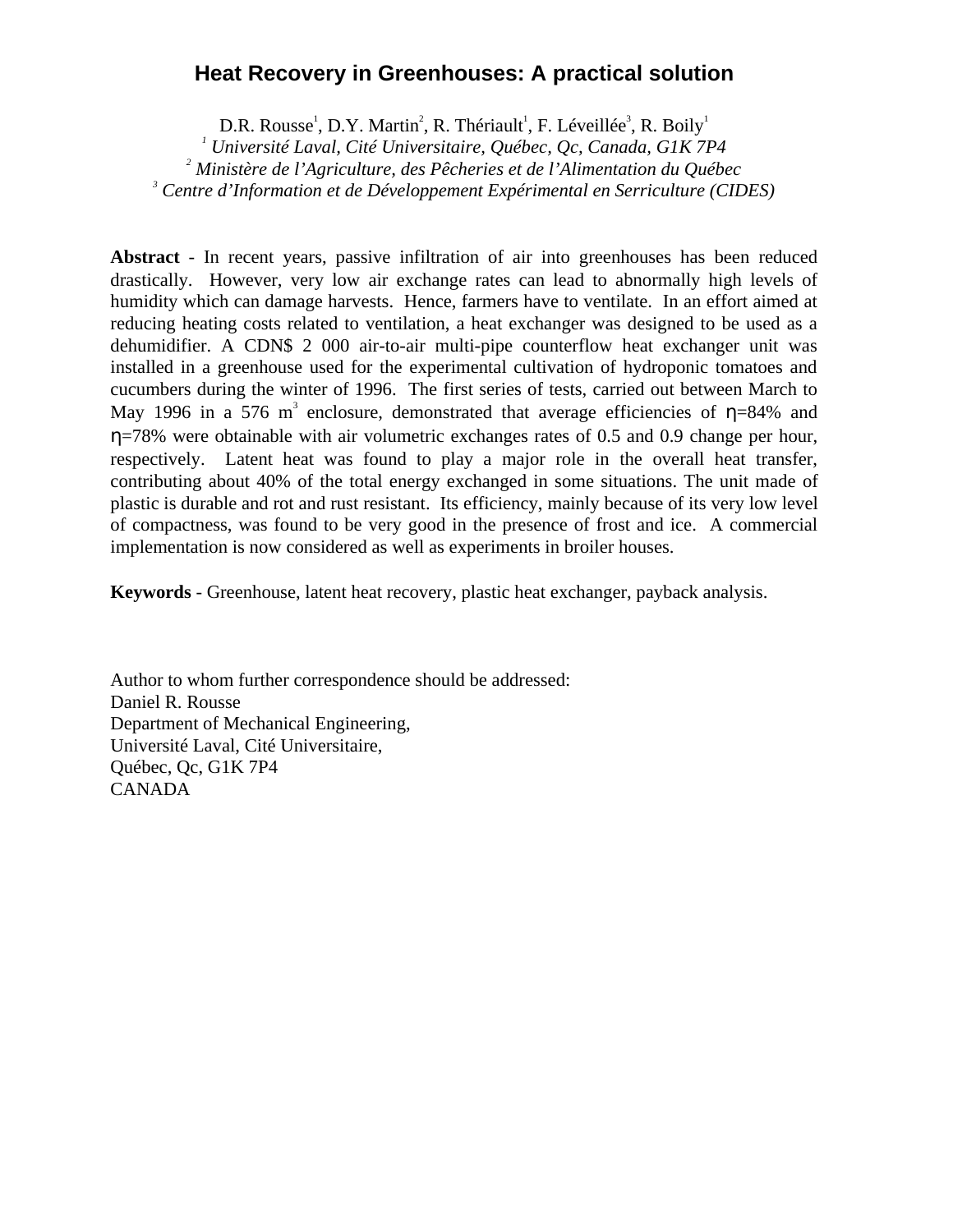### 1. INTRODUCTION

#### *A.1* Context

In recent years, passive infiltration of air into greenhouses has been reduced from three or more air changes per hour to less than one half [1]. The reduction of air infiltration into greenhouses leads to significant reductions in heating costs. However, this may be achieved to the detriment of the crops being grown. Very low air exchange rates can lead to abnormally high levels of humidity both during the daytime and at night.

The characterization of the influences of humidity on plant response has not yet been thoroughly investigated unlike those of light, temperature, and carbon dioxide [2]. This may be, in part, due to the difficulty in measuring and controlling humidity in large enclosures and to relate the humidity measurements to the transpiration rates of the crops [3]. Nevertheless, an afternoon above 95% RH may kill or damage a whole harvest. Furthermore, even when the crops are producing at high levels of humidity without any damage, their production rate is much lower than in a controlled environment.

To avoid excessively high humidity levels, venting and heating often remains the only solution to the farmer and this may annihilate the gains achieved by the reduction of infiltration. Traditional heating and ventilation systems result in an inefficient and expensive use of energy, especially during winter in cold regions of the world.

### *l.2 Economics in cold regions*

The *Syndicat des Producteurs en Serres du Québec* (SPSQ) [4] lists the problem of humidity control in greenhouses as a top priority for this industry. Table 1 [5] indicates the average annual energy requirement per unit area and its corresponding unit cost of operation, for a greenhouse located in Quebec (Canada), as a function of its dehumidification strategy.

In the Table, the first row corresponds to unit heating costs when dehumidification is due to exfiltration of moist air only (balanced by infiltration of cold air), while most of the vapour condenses on the roof and the walls of the greenhouse. This situation is mostly found in old installations where passive infiltration is important. The second row shows figures for a situation where a whole change of air is made in the greenhouse in an hour. The last results presented in the third row of Table 1 pertain to the situation where the farmer ventilates to maintain an adequate level of humidity all the time.

Table 1 shows that in cold climates: (1) about 13% to 18% of the heating costs of a standard greenhouse are due to humidity management; (2) proportional ventilation is about 2.5 to 4.7 CDN\$/ $m^2$  per year more expensive than no ventilation. The difference in energy consumption is relatively small due to the dynamics of the greenhouse:

- In summer, late spring and early fall, there is no need to heat the facilities as the direct sunlight is sufficient to maintain a temperature of about  $20^{\circ}$ C and above. In these periods there is a need for ventilation to avoid high temperatures but this has no effect on the heating costs.
- In winter, most of the water content is removed from the moist air as condensation occurs on the boundaries of the greenhouse. In this period, as the activity of the crop is low due to poor direct sunlight, the water production of the crop may be balanced by condensation on the walls and no ventilation is needed in some cases.
- The critical periods of the year for water transpiration by the plants are spring and fall where there is enough sun to permit a very active growth and not enough condensation on the walls. In these critical periods, ventilation is needed. Yet another reason for the small overall difference in energy requirements with and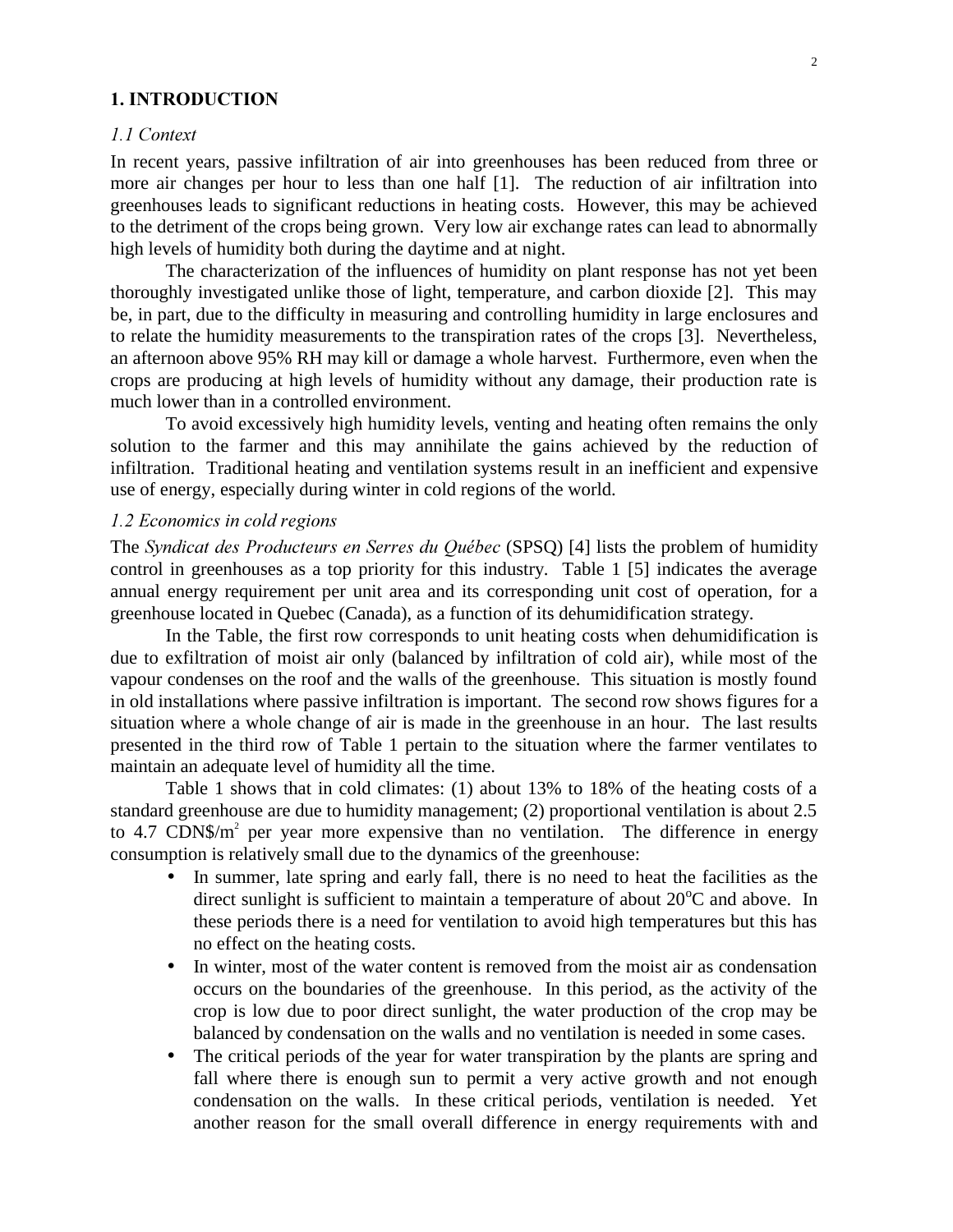without ventilation is that crops transpire mostly in the daytime thus delaying the ventilation need to the afternoon and evening, only.

The results presented by Johnstone and Ben Abdallah [6] confirm those presented in [5] as they also estimated the annual average unit ventilation cost at about  $3CDN\$/m^2$ . This results in about 2.6 MCDN\$ in heating costs due to ventilation for the 88 hectares of crops being grown in Quebec only [7]. When ornamental plants are considered, this represents another 134 hectares. Globally, in Quebec only, about 5MCDN\$ are being spent each year to handle humidity in greenhouses.

### *1.3 Possible solutions*

To decrease the energy consumption of this sector of activities, heat exchangers have been considered. Jorgenson and May [8] indicate that the thermal efficiencies of commercially available air-air heat exchangers used in Canadian agriculture are currently about 40%. Because they are both expensive and subject to freezing at subzero temperatures, these models failed to meet the needs of Quebec's producers. However, Lepoitevin et al. [9] and Brundrett et al. [1] have demonstrated that it is possible to design and build heat exchangers with efficiencies in the order of 70 to 80%, which are particularly suitable for the dehumidification of greenhouses. It has been shown that these exchangers perform adequately under freezing conditions. Despite their efficiencies, these exchangers have not been retained for commercial purposes probably because of their fragility. Lepoitevin et al. [9] used mainly plywood and polyethylene films to create rectangular parallel channels while Brundrett et al. [1] employed seven thin polyethylene tubes to carry the ventilation air within a larger polyethylene envelope in a counterflow arrangement.

# *h*.4 *A* practical solution

The aim of the research presented in this paper was therefore to find a way for fruits and vegetables producers in Quebec (Canada) to lower their operating costs by recovering some of the heat lost from their ventilation systems. The main restriction of paramount importance was cost. Based on discussions with the *Union des Producteurs Agricoles du Ouébec* (UPA) it was found that the overall cost of the unit should be less than CDN\$2000 for a typical small greenhouse of about 600 m<sup>3</sup> (or about 220 m<sup>2</sup>). The other design restrictions had to do with: (1) the ability of the producers to assemble, operate, repair, and maintain the unit; (2) the corrosion and rottenness resistance of the material; and (3) the overall operating efficiency with or without frost.

This paper presents a five tube-in-shell counterflow heat exchanger prototype used as a recovery system that involves high efficiencies, low costs, durability, user-friendliness, and a payback period that should be less than 3 years. The core of the exchanger is made of corrugated plastic (drainage) tubing involving integral annular fins. The prototype was located along the side wall of a 596  $m<sup>3</sup>$  greenhouse. The simple unit can be understood and build by any trained person familiar with drainage tubing technology. Since the first prototype has been constructed, others were designed and built for other applications pertaining to agriculture.

The remainder of the paper presents a detailed description of the prototype followed by a section that introduces the numerical design tool used in the conception of the unit. Then, results are presented and other applications are discussed. The synthesis of the first prototype results are discussed in the concluding section.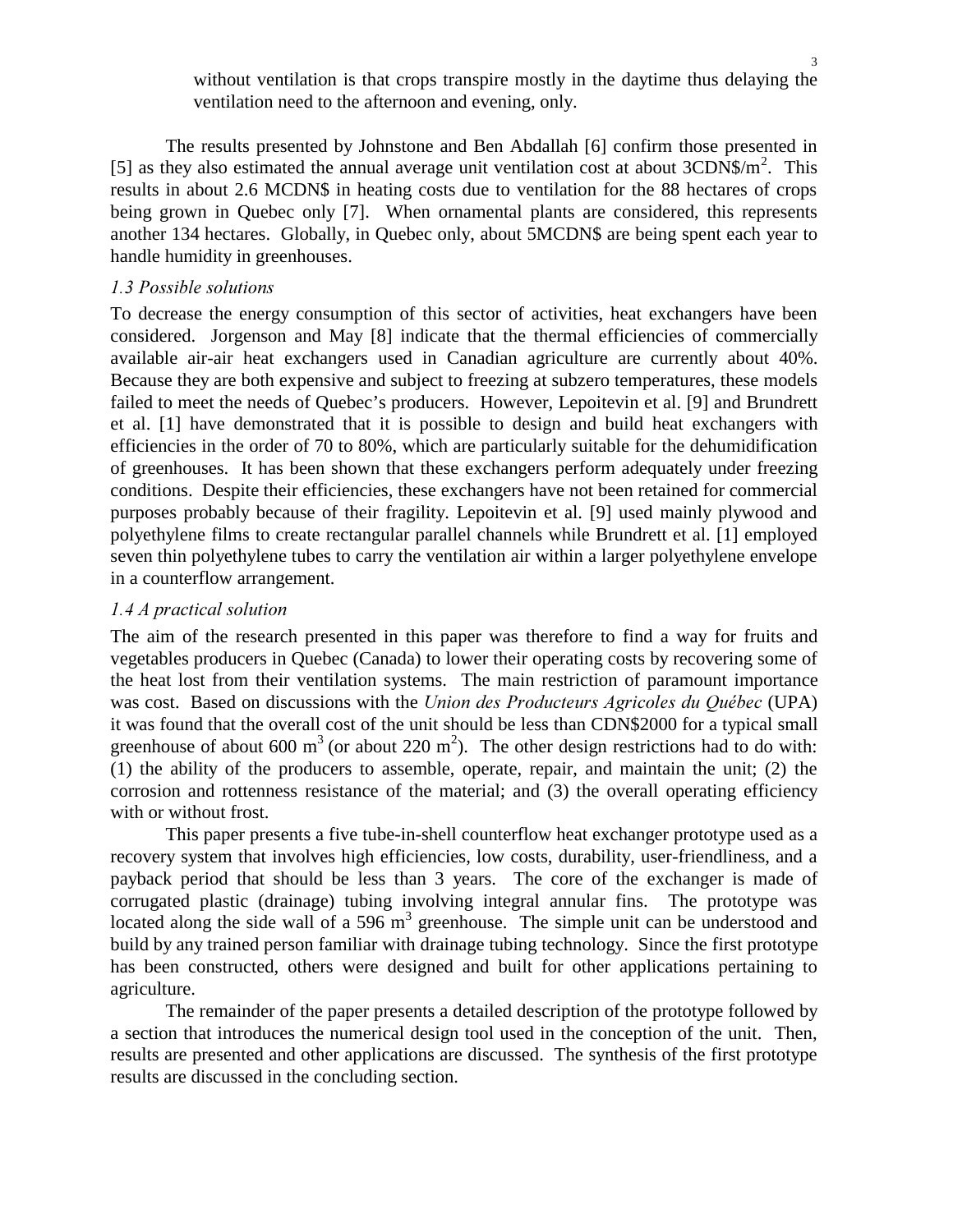### 2. DESCRIPTION OF THE PROTOTYPE

After a feasibility study, it was decided to build a multi-tube counter-flow heat exchanger. In view of the restrictions formulated in the introduction, corrugated and flexible thermoplastic drainage tubing [10] was selected to serve as the core of the multi-tube exchanger, four thermoplastic tubes 76 mm I.D. wrapped around a central 101 mm I.D. tube were used. The external kernel or shell of the exchanger that carries the warm and moist air was a tube 305 mm I.D. with a corrugated outer surface (361 mm O.D.) and a smooth inside surface to permit ease of assembly [11], see Fig. 1.

Due to the unlimited amount of space available within greenhouses and because the major part of the exchanger could be buried, compactness [12] was not a critical parameter here. As a result the heat transfer area density of the first prototype was about 27  $m^2/m^3$ . The first exchanger prototype was 24.3 m long and involved only about 66.9 m<sup>2</sup> of direct exchange area. In the calculation of the exchange area, the effects of the corrugations have been taken into account. This yields about 100% increase over smooth tubes. Figure 2 shows a longitudinal cross-section of the 101 mm I.D. The surface increase for the 76 mm tube is the same.

Figure 3(a) shows the warm end of the unit: the four gray tubes are carrying the warm moist air which is injected in the external shell. Figure 3(b) shows the cold end of the prototype. It can be seen in this figure that the ventilator is built into the plenum and that the tubes are isolated to prevent condensation in the greenhouse.

The size of the prototype is justified by the requirement to operate at subzero temperatures for which accumulation of ice should not significantly increase the pressure drop and decrease the overall efficiency. In addition to having a low area density, the unit has been designed to permit a maximum volumetric exchange rate of one volume per hour in a 576  $m<sup>3</sup>$ greenhouse located at the *Institut des Technologies Agro-alimentaires de St-Hyacinthe*, Québec. The greenhouse is part of a larger complex involving several units. It is entirely covered by polyethylene films on the top and on its sides.

### 3. NUMERICAL DESIGN TOOL

#### *2.1 Original predictions.*

Brundrett et al [1] proposed a simple model to design heat exchangers to be used as dehumidifiers in greenhouses. These researchers validated their model with respect to results obtained from two prototypes. The prototypes involved two air streams separated by a polyethylene film on which condensation occurred as the warm and moist stream reached its dew point. In [1], the comparison between experimental and predicted performance is reported to be excellent. In that study [1], the discrepancies are believed to be due to heat transfer to the outer shell of the exchanger which is neglected in the model.

Brundrett's model is reported here for the sake of clarity. It is noted that the resistance of the polyethylene tubes used in this study [1] is small (hence neglected) compared to the film resistance. For the dry portion of the prototype, the overall heat transfer coefficient is:  $U_{\text{div}} = h_i \times h_{\text{div}, o} / (h_i + h_{\text{div}, o})$  (1)

while the wet zone overall heat transfer coeficient is:

$$
U_{\text{wet}} = h_i \times h_{\text{dry},o} \times h_{\text{wet},o} / (h_i \times h_{\text{dry},o} + h_{\text{wet},o} (h_i + h_{\text{dry},o}))
$$
 (2)

where:

$$
h_i = 0.00053018 \ Re_{D_i}^{0.8} / D_i \tag{3}
$$

$$
h_{\text{dry},o} = 0.0003175 \, Re_{D_{ho}}^{0.77} / D_{ho}
$$
 (4)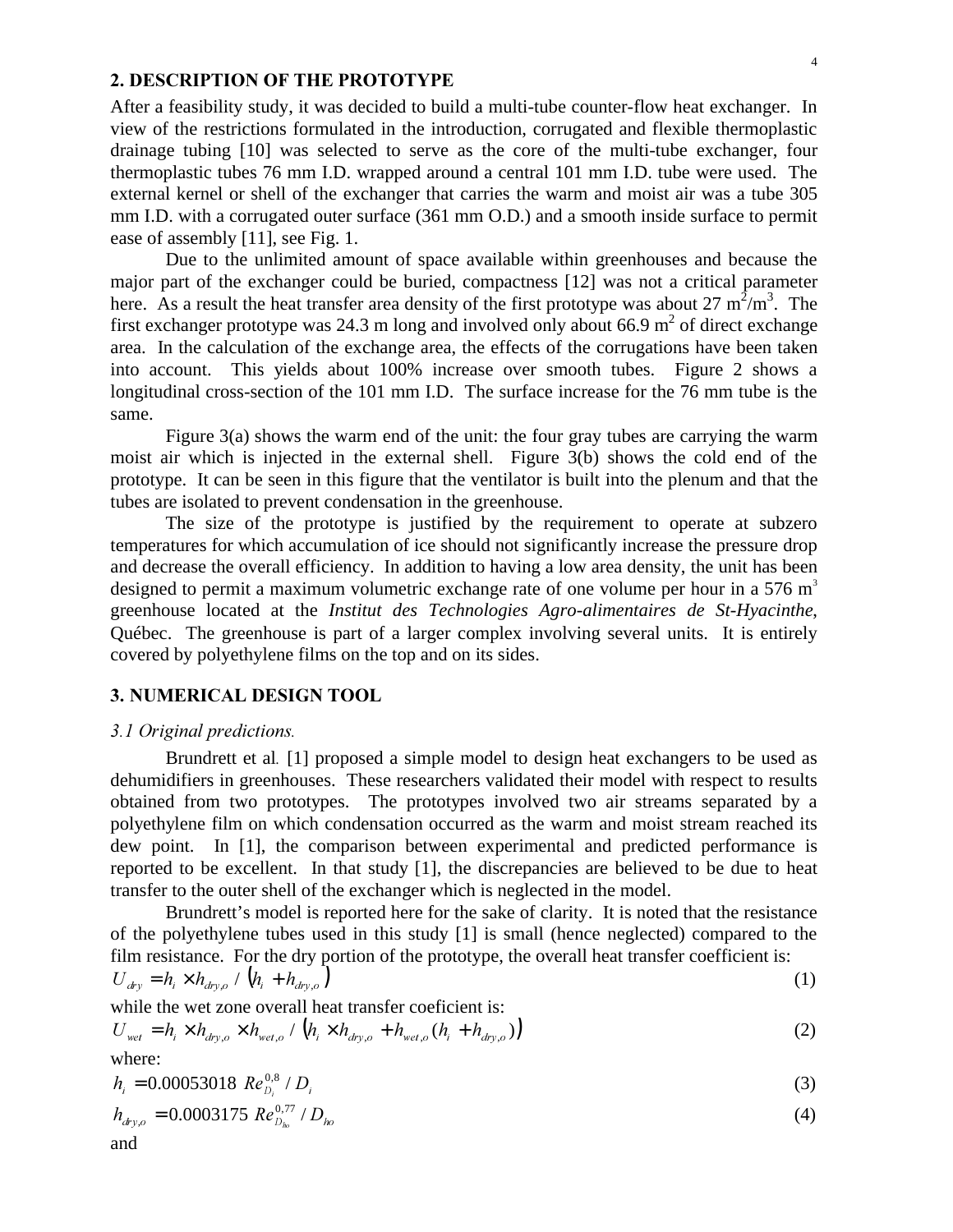$$
h_{wet,o} = 0.725 \left[ g \rho_l (\rho_l - \rho_v) k_l^3 h_{fg}^{\dagger} / (N \mu_l (T_{sat} - T_w) D_o) \right]^{1/4}
$$
 (5)

5

where

$$
h'_{fg} = h_{fg} + 3/8c_{p,l}(T_{sat} - T_w)
$$
 (6)

A debatable or arguable feature of the model proposed by Brundrett et al. [1] is that in the wet zone of the prototypes, Eq.(2), the authors add the resistance due to condensation to those due to external and internal convection found by standard correlations for dry and smooth surfaces [13]. This is equivalent to neglecting condensation as this resistance is very low compared to the other two. However, the mass fraction of air in the warm stream is significant. Thus, a gas phase resistance for the superheated water vapour will act in series with the film resistance and therefore Eq. (2) may not be as inadequate as it could be assumed initially. This may explain the exponent *0.77* in Eq. (4).

Nevertheless, based on the model of Brundrett et al. [1], a one-dimensional basic numerical design tool was developed and implemented to allow for the design of the abovedescribed prototype. This was later found to lead to overall experimental results that were in fair agreement with the predictions, but the latter could be improved slightly with an improved model. Some modifications (heat transfer correlations) and improvements (pressure drop estimates) were incorporated in the original model (similar to that of Brundrett et al. [1]). The improved design tool was found to provide better predictions when compared to the experimental results. Subsequent units were designed based on the improved model. The next subsection presents the modifications incorporated into the original tool.

### 3.2 Improved predictions

The proposed approach is still considering a one dimensional simulation of the exchanges that includes the latent heat exchanges along the axis of the exchanger. The correlation that was used for the internal and external surfaces of the five tubes that constitute the core of the unit is the acknowledged relation proposed by Gnielinski [14,15] with the entrance correction factor derived by Hausen [16,17]. For the internal Nusselt number this yields:

$$
Nu_{i} = \frac{\left(f/8\right)\left(Re_{D_{i}} - 1000\right)Pr}{1 + 12.7\sqrt{f/8}\left(Pr^{2/3} - 1\right)} \left[1 + \left(\frac{D_{i}}{L}\right)^{2/3}\right]
$$
\n(7)

where  $Re_{Di}$  is the Reynolds number, based upon the tube diameter  $D_i$ , Pr is the Prandtl number, and *f* is the friction factor given by:

$$
\frac{1}{\sqrt{f}} = -0.86 \ln \left( \frac{\mathcal{E}/D}{3.7} + \frac{2.51}{Re_D \sqrt{f}} \right)
$$
 (8)

For corrugated drainage tubes, there are no data available to quantify the relative roughness, ε/*D*. Hence, after a series of pressure drop measurements, ε was approximated to an average of  $0.001$ m. The diameter *D* was the internal diameter *D*<sub>i</sub> for the cold side and the hydraulic diameter  $D_{ho}$  for the warm side of the exchanger. The inner diameter  $D_i$  of the corrugated tubes was taken as the minimum internal diameter and the outer diameter  $D<sub>o</sub>$  of these same tubes was taken as the maximum external diameter. The correlation employed here [14,15] is for straight tubes, that is with no corrugations. This effect will be investigated later.

For the external Nusselt number, based on the external hydraulic diameter, this gives:

$$
Nu_{\text{dry},o} = \frac{\left(f/8\right)\left(Re_{D_{h,o}} - 1000\right)Pr}{1 + 12.7\sqrt{f/8}\left(Pr^{2/3} - 1\right)} \left[1 + \left(\frac{D_{h,o}}{L}\right)^{2/3}\right]
$$
\n(9)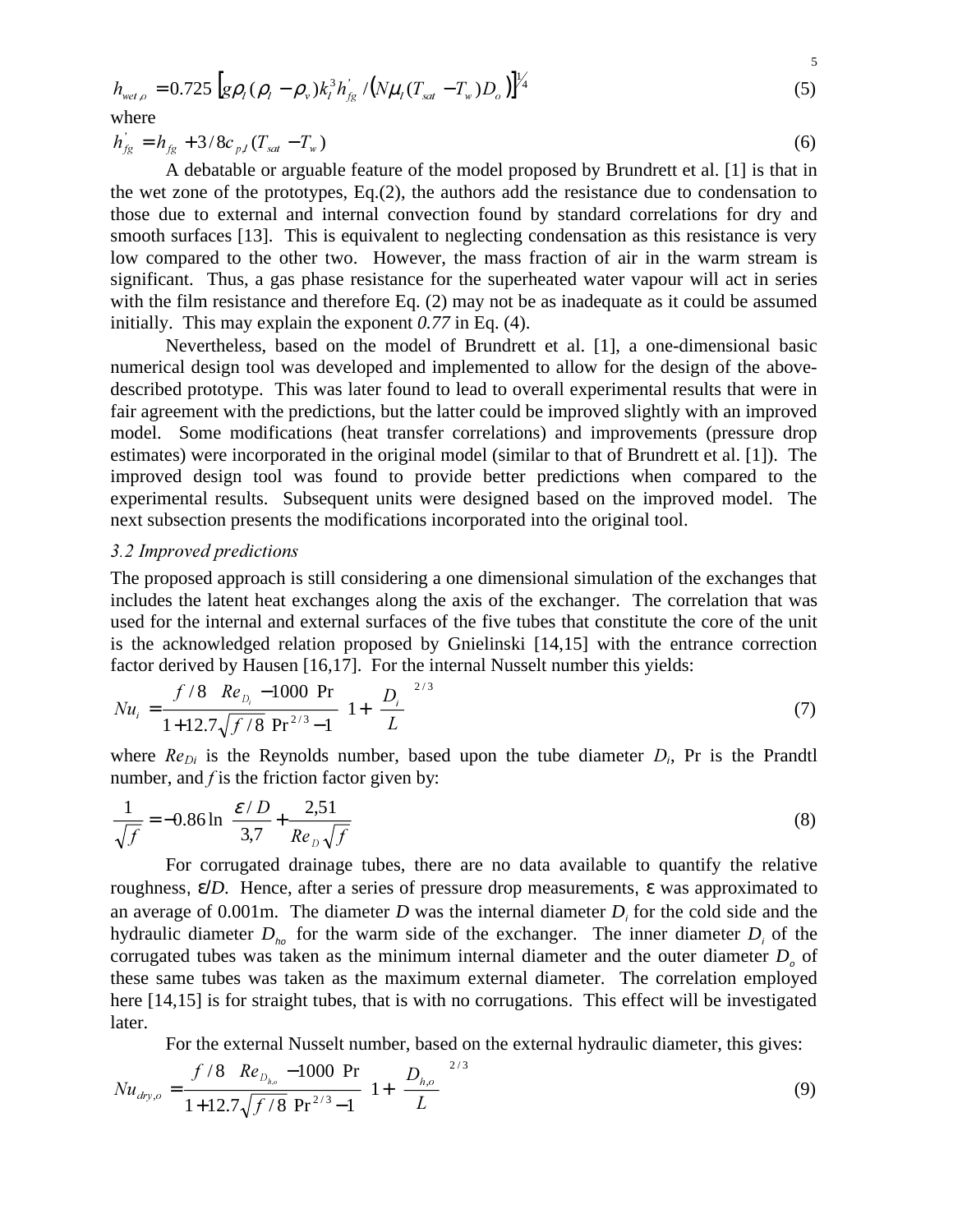where  $Re_{Dho}$  is the Reynolds number, based upon the tube hydraulic diameter  $D_{ho}$ . The hydraulic diameter is calculated with reference to the shell and five tubes perimeters. The Nusselt relation, Eq.(5), does not account for the air flowing on the wetted surface. Shekriladse and Gomelauri [18] proposed a correlation for the condensation of a pure vapour that accounts for flow velocity in the direction normal to the tubes while Honda and Fuji [19] successfully tested that correlation for fluid flow aligned with the tubes. This correlation is:

$$
Nu_{wet,o} = 0.64Re_{D_{h,o}}^{1/2} \sqrt{1 + \left(1 + 1.69 \frac{gh'_{fg} \mu_l D_{h,o}}{U_{\infty}^2 k_l (T_{sat} - T_s)}\right)^{1/2}}
$$
(10)

The presence of even a small quantity of non-condensable gas in the condensing vapour has a profound influence on the resistance to heat transfer in the region of the liquidvapour interface [20]. In agreement with what was proposed by Brundrett et al., the interfacial resistance was assumed to be that of dry air.

Thus, the thermal resistance of the tube wall can be predicted with the following expression:

$$
R_T = \frac{1}{\pi D_i L h_i} + \frac{R^{\dagger}_{i,i}}{\pi D_i L} + \frac{\ln(D_o/D_i)}{2\pi k L} + \frac{R^{\dagger}_{i,o}}{\pi D_o L} + \frac{1}{\pi D_o L h_{o,o}} + \frac{1}{\pi D_o L h_{\text{dry},o}} \tag{11}
$$

where  $R''_{f_i}$  and  $R''_{f_o}$  are the thermal resistances due to fouling. The fouling resistances are initially negligible. However, due to the corrugations on the internal and external surfaces of the tube, these resistances are expected to become significant as dust will accumulate on the tubes. The resistance due to conduction is evaluated with a thickness of 1 mm and a thermal conductivity of 0.15 W/mK.

The outer shell was assumed to be adiabatic. The predictions then have to include the specifications of the psychrometric properties of the hot air, with wet and dry bulb air temperatures and absolute pressure being required. The prediction model thus determines where the warm fluid will experience condensation of moisture by dropping below its dew point temperature. The calculation of the overall exchanger is then divided into two sections: the first where heat transfer occurs exclusively by sensible transfer and the second where heat transfer involves latent as well as sensible heat.

To complete the model, two more basic relations are provided here: one for the overall heat transfer and the other for the efficiency of the unit. The effectiveness of the unit, based on enthalpy variations, was also calculated but neglecting the enthalpy increase due to the fans. To accurately account for the heat transfer between the two fluids with phase change, an enthalpy based approach was introduced in the prediction model. The overall heat transfer between the hot and cold fluids is given by:

$$
q = \dot{m}_o \left( i_{o, \text{inlet}} - i_{o, \text{outlet}} \right) = \dot{m}_i \left( i_{i, \text{outlet}} - i_{i, \text{inlet}} \right)
$$
\n
$$
(12)
$$

An iterative procedure is employed in the two sections until a balance is obtained in the calculation of the heat transfer with Eq.(12) and that with UA LMTD [13].  $T$  in contribution of latent heat to the the transfer with  $T$ 

$$
L = \left[1 - \frac{c_p (T_{o, \text{inlet}} - T_{o, \text{outlet}})}{i_{o, \text{inlet}} - i_{i, \text{inlet}}}\right] * 100
$$
\n(13)

The efficiency is defined as:

$$
\eta = \frac{T_{i,outlet} - T_{i,inlet}}{T_{o,inlet} - T_{i,inlet}}
$$
\n(14)

where subscript *i* refers to the stream inside the tubes and subscript *o* refers to that outside the tubes or into the kernel. The definition of the effectiveness based on enthalpy differences enabled evaluation of the ratio of the actual exchange to the maximum possible exchange,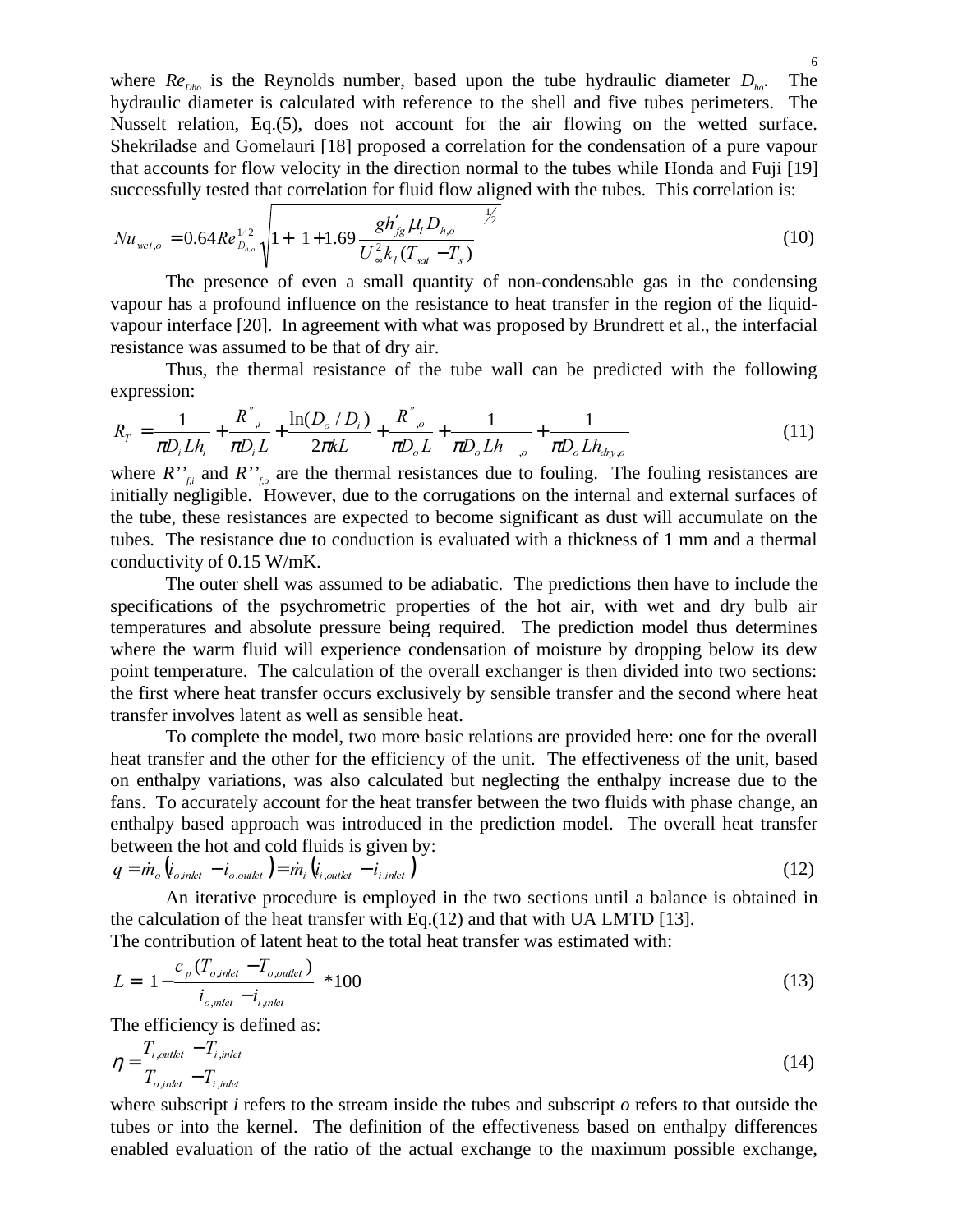while that of the efficiency is the farmer's interest. The difference between the two occurs when the water vapour in the warm stream,  $o$ , condenses on the tubes walls. As the mass fraction of air into the warm and humid stream is high the effectiveness is about equal to  $\eta$ most of the time.

The water content on the warm side at the five stations in the exchanger was evaluated with the RH and temperature measurements and relations providing the saturation pressure extracted from the program PLUS.EXE proposed by Albright [21] and reproduced below .

For humid air below zero Celsius, the saturation pressure is evaluated with :

$$
P_{sat} = \exp\left(+4.1764768E-05*T^2 - 1.4452093E-08*T^3 + 6.5459673*\log(T)\right)
$$
\n(15)

while for humid air above zero Celsius, the saturation pressure is evaluated with :

$$
P_{sat} = \exp\left(-\frac{5674.5359}{T} + 6.3925247 - 9.677843E - 03*T + 6.22157E - 07*T^2 + 2.0747825E - 09*T^3 - 9.484024E - 13*T^4 + 4.1635013* \log(T)\right)
$$
(16)

Finally, the enthalpy on the cold and warm sides was evaluated as:

$$
i_{\min} = c_{pq} (T - 273.15) + W (i_{gy} + c_{pv} (T - 273.15))
$$
\n(17)

# 3.3 Pressure Drops Considerations

A single tube and shell design requires considerably more length and implies large pressure drops to achieve an acceptable level of effectiveness. This is one of the reasons which motivated the multiple tubes design. Moreover, farmers possessing greenhouses usually employ fans of about 0.25 to 0.75 HP to ventilate their facilities and therefore the objective was to allow farmers use their own fans in their exchanger. The Darcy-Weisbach equation [13] was used to estimate the pressure drop within the tubes and in the shell with the friction factor given by Eq.(8).

The actual work, intended to improve the original model presented here, accounts for the exhaustive review recently presented by Rifert [22] on condensation on horizontal tubes. In the improved model, the heat transfer coefficient estimate will also be based on the work by Amadek and Webb [23], which gives detailed calculation of  $h_i$  along the fin height and tube perimeter with the assumption that the pressure gradient is constant.

### **4. EXPERIMENTAL RESULTS**

A selection of experimental results is presented here for an evaluation period ranging from March 21st to May 21st 1996. All data cannot be presented herein and the interested reader should contact the first author for further details. Two operating conditions were used: 0.5 and 0.9 air change per hour. 1 chg/h was the original target but the pressure drops were such that the available Delhi 410/610 (0.25 HP) fans did not provide enough power. The rate of 0.9 air change per hour was found to be the maximum possible given the fan power and the pressure drop.

A Campbell Scientific data acquisition system (21X) was used in conjunction with 45 thermocouples distributed along five measurement locations. Figure 1 shows the location of the nine thermocouples at each measurements locations. Temperature was also monitored at different locations within the greenhouse. Thermocouples were calibrated in an isothermal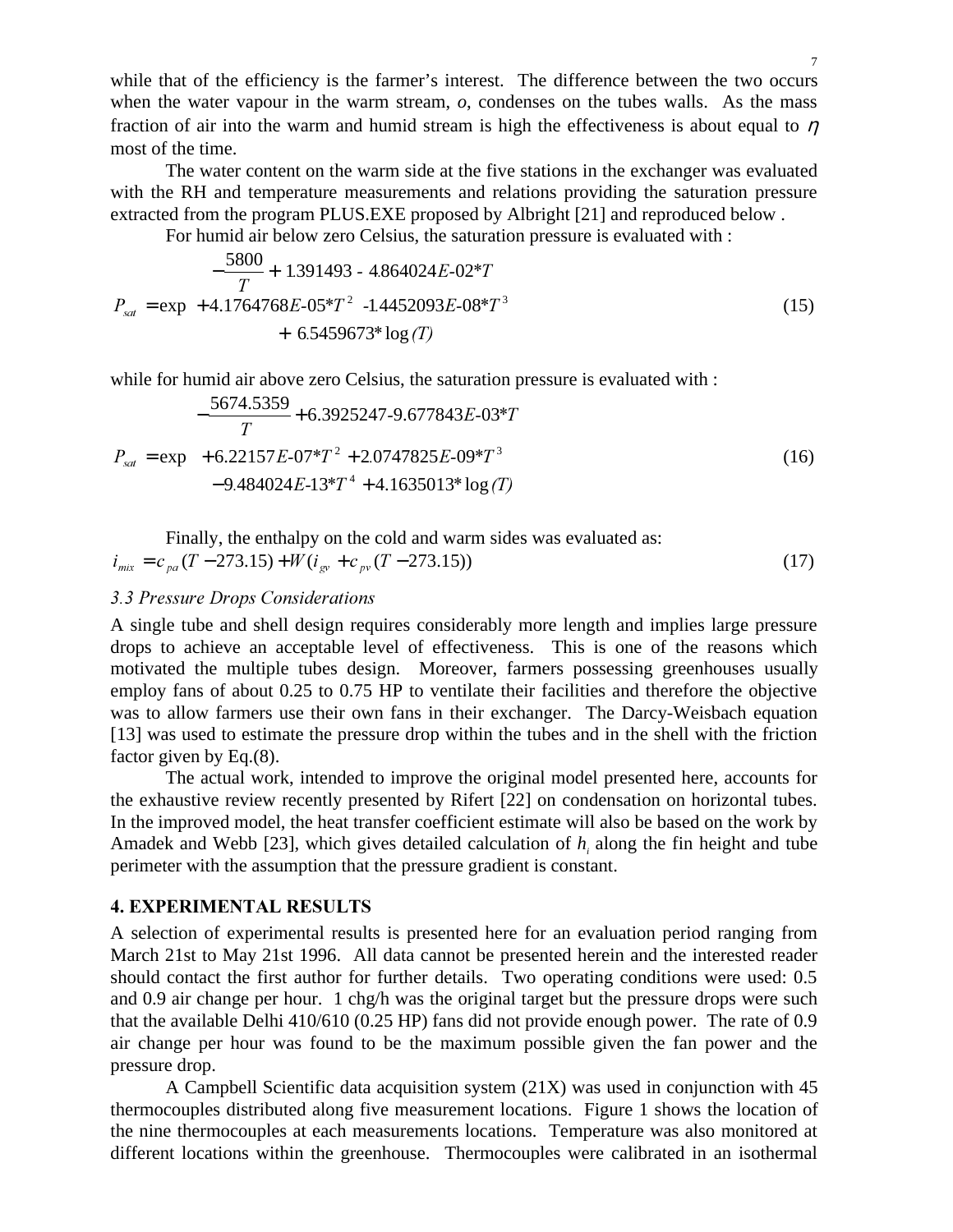bath and the reference temperature was measured with an RTD probe. Three humidity probes model 207 from Campbell Scientific where also employed, one located at the exit of the cold fluid, one in the plenum of warm moist air near the exit, and the third one at the center of the greenhouse to monitor and control the global humidity level inside. Two pressure transducers installed into the plenums permitted to monitor the pressure drops and ensure an adequate operating regime of the fans. An electronic tipping trough, shown in the lower right corner of Fig. 3(a), was installed at the warm end of the unit to recover the condensate and establish mass balances. The prototype was tilted about 1° towards the warm end. A general purpose air velocity transducer (Omega FMA-900, 1.5% acc. FS) was used to measure the flow rates on both sides of the exchanger.

Results presented herein for temperature are average temperatures of the cold and warm streams, see Fig.1, at 5 axial locations along the prototype. Standard deviations were about  $0.1^{\circ}$ C in each case.

#### 4.1 Global Results

In this section overall results are provided for the period extending from March  $21<sup>st</sup>$  to May  $21<sup>st</sup>$ . At a rate of  $\dot{Q}$  =0.5 air change per hour, the average efficiency based on temperature for the whole period of investigation was about :  $\eta$  =84% with a 5% standard deviation. For the results obtained with  $\dot{Q}$ =0.9 air change per hour, the average efficiency decreased to  $\eta$ =78% with a 3.5% standard deviation.

The experimental results carried out over the two months period indicate that for  $T_{i,plet}$ varying between 1 and 3°C with RH varying between 63% and 70%, the contribution of the latent heat to the overall heat transfer fell within a 39 to 43% range.

The amount of water that condenses on the walls is calculated based on the variation of the absolute water content of the warm moist fluid along the exchanger. A typical rate of condensation is about 1680 ml/h. The maximum condensation rate was found to reach 3200 ml/h when the external temperature was  $-10^{\circ}$ C and the internal temperature 20 $^{\circ}$ C with 85% RH.

The maximum power used by the Delhi fans was 637 W, and the rate of heat gained by the cold fluid varied from 874 W at  $T_{i,jat} = 14^{\circ}\text{C}$  to 3 089 W at  $T_{i,jat} = -10^{\circ}\text{C}$ . This indicates a variation in the COP such that:  $1.4 <$  COP  $<$  4.8. The maximum COP was found to reach 6.9 for very cold winter operation (this was recorded later on a sunny day in January 1997).

### **4.2 Efficiency Results**

Figures 4, 5, and 6 indicate the temperature distribution within the exchanger for three typical days of operation. The first day was March 26th, 1996 when the volumetric flow rate of warm fluid,  $\dot{v}_h$ , was 0.099 m<sup>3</sup>/s and that of the cold fluid,  $\dot{v}_c$ , was 0.079 m<sup>3</sup>/s. The profile presented in Figure 4 is typical of what was observed when the prototype operated at 0.5 air change per hour. For this case, the relative humidity at the warm exit of the cold stream was 15.7% while it was almost completely saturated at 93.5% at the cold exit of the warm stream. The efficiency, based on equation (8), was 89%. The heat recovery was excellent: 1948W. And at that time of the day, provided that the fans needed 355W, the COP was 5.51.

Figure 5 shows results for April 5th, 1996 when  $\dot{v}_h$  was 0.148 m<sup>3</sup>/s and  $\dot{v}_c$  was 0.141  $m<sup>3</sup>/s$ . Similar trends can be observed. For this second case, the relative humidity at the warm exit of the cold stream was 18.9% and the efficiency was 81%. 2856W were recovered while 637W were used: the COP was 4.48.

Finally, Figure 6 shows the temperature distribution on April 30th, 1996 for similar flow rates. For this last case, the relative humidity at the warm exit of the cold stream was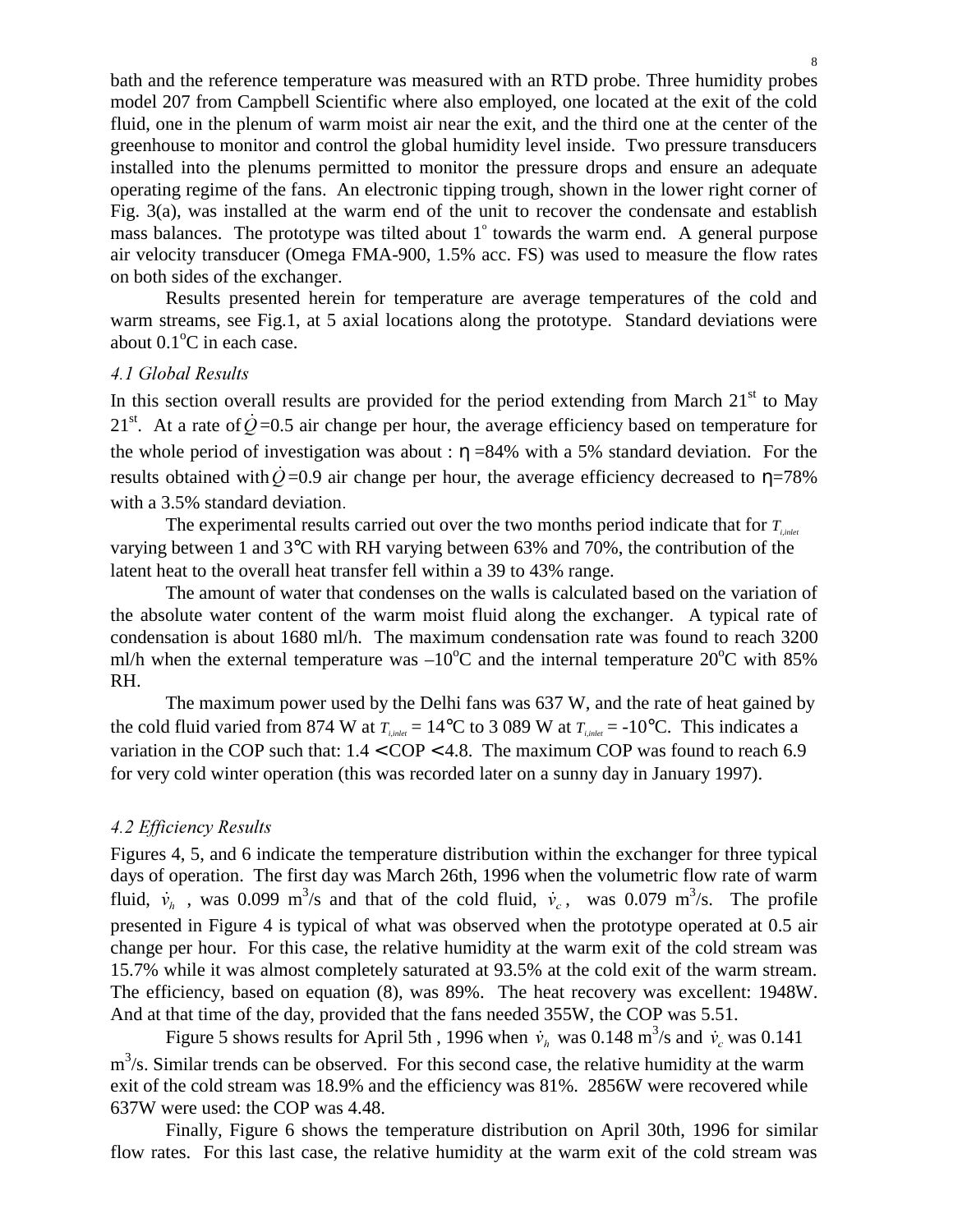very high at 72.4%. In this case however, the inlet air on the cold side was at  $14.4^{\circ}$ C which is a very high temperature for which the use of the exchanger is not strategically required. Still, the efficiency was 74.6%. The COP was nevertheless 1.39.

Examination of the results in Figures 4, 5, and 6 show an appreciable difference in the temperature distributions. When the inlet temperature on the cold side was low (Figures 4 and 5), the temperature distribution was nonlinear while for a higher inlet temperature (Figure 6), it was nearly linear. These differences were mainly caused by the exchange of latent heat as soon as the warm air reached the dew point: for the first two days, the dew point temperature occurs closer to the entrance of the warm stream. An interesting consequence of this is that the more the air is cold outside, the better the efficiency and COP will be for a given activity level of the crop. As heat transfer occurs from the greenhouse through the external shell of the exchanger, temperature profiles should be affected by such transfer. But in this context, this amount of heat is small compared to the exchange between the hot and cold streams.

Figure 7 reports the variation of the exchanger efficiency for March  $26<sup>th</sup>1996$ . In this figure, it is shown that the average efficiency for March 26th was 82% and this accounts for the dynamics of the greenhouse that is: (1) the transpiration by the plants in the daytime; (2) the incoming feeding water in the volume; and (3) the condensation occurring on the surfaces. The interesting result here is that the efficiency is maximum when the crop needs it the most. In the daytime, the sun is responsible for high growth rates and therefore high transpiration rates. This in turn raises the ambient relative humidity. As a result, the dew point in the warm air stream of the exchanger is reached near the entrance and, consequently, this increases the amount of latent heat transferred between the hot and cold streams because condensation occurs on a wider surface. Physically, for given inside and outside temperatures, the more humidity there is inside, the better performance of the unit.

### **4.3 Psychrometric Results**

The relative humidity was also monitored to assess the ability of the unit to fulfil the needs of the plants. It is worth noting that 0.9 air chg/h is not enough to maintain an adequate level of humidity in the complex all year long: it should be adequate about 80% of the time. But for this design, only general characteristics were to be obtained. The test was carried out in the critical period of growth for a greenhouse in Québec. As a result, it was expected that the humidity level would be very high in this period even under operation: traditional ventilation had to be used as a complement.

Figure 8 shows the relative humidity distribution for March 26th 1996. The results for the humidity in the greenhouse (diamonds) show a first peak early in the morning: March 26th was sunny and the plants were active early. The humidity had to be lowered with standard ventilation as the unit was not able to deliver a sufficient flow rate to evacuate a sufficient amount of moisture. A second peak appears at about  $t = 900$  min, that is when the sun sets. At that time, the greenhouse had to be closed as the external temperature became too low to maintain an adequate temperature level inside. The interesting part of the curve is that the unit was able to lower the humidity level rapidly after sunset. In brief, a bigger unit would have been needed only in the morning for that day. The inlet stream humidity results (squares) show the period in the day when it stopped: the unit operated almost continuously. The last results (crosses) show that air was saturated in the warm stream except when additional ventilation was used. In these conditions, the humidity level in the greenhouse was below 75%.

Figure 9 presents typical results obtained for a period ranging from April 5th to April 9th 1996. This sequence demonstrates the performance of the prototype as a dehumidifier over an extended period. At that time, about 300 mature plants of tomato and cucumber were growing. During this period, the exchanger was operated continuously with a RH threshold of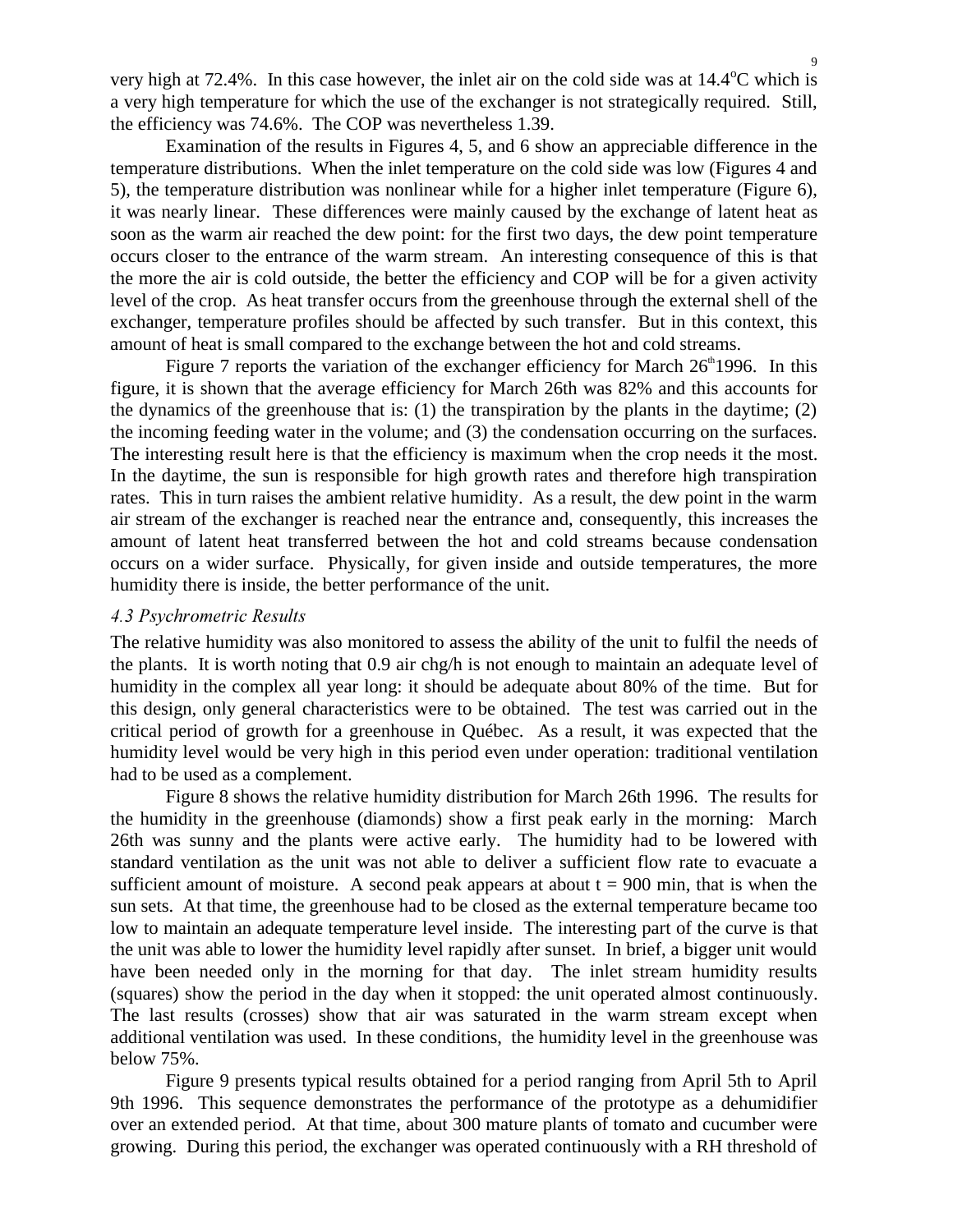75%. The transpiration cycle of the plants can be interpreted as follows. The photosynthesis activities diminish after sunset. As shown in the figure, the relative humidity then reaches peak lows of about 79 to 82%. The high peaks occur at about noon with maximum relative humidity of about 90 to 91%. On an average, the relative humidity was about 85% in the greenhouse.

Again, it is shown in Figure 9 that the prototype is too small to permit a total compensation for the needs of the plants: the threshold of 75%RH is never reached. This was predicted as the capacity of the exchanger is about 5 times lower than the maximum greenhouse requirement. However, these results are interesting as they permit one to compare the humidity management using the undersized unit with traditional ventilation techniques. Here, the cycles never reach 100% relative humidity which would sometimes be nearly the case with manual ventilation. This indicates that although two to five air changes/h may be needed in critical periods, the smaller unit of about one air change/h can nevertheless permit preventing relative humidity to shoot above 91%. Results from Figure 8 and 9 were used in the design of a second generation of pre-commercial units that are now undergoing a more thorough experimental testing procedure.

Knowing both incoming and outgoing volumetric flow rates in conjunction with their relative humidities and temperatures, a mass balance can be performed for water vapor in the greenhouse. Figure 10 shows the amount of water evaporated by the plants that is not condensed per period of 10 minutes. The figure indicates that a minimal transpiration rate of 0.65 liter per 10 minutes period was monitored in the unit between April 5th and April 9th while the maximum rate achieved was 1.10 liter per 10 minutes period. These rates correspond to about 0.31 liter/day-plant and 0.52 liter/day-plant. The average curve indicates that the maximum activity occurs in the daytime with about 40% more transpiration than at night.

The results presented in Figure 10 permit to design new units according to the number of full grown plants to be planted in a facility.

# **4.4 Pressure Drop Results**

Figure 11 indicates the relative pressure drops in the exchanger for 0.9 chg/h that is when  $\dot{v}_k$ was 0.148 m<sup>3</sup>/s and  $\dot{v}_c$  was 0.141 m<sup>3</sup>/s. Figure 11 indicates that the pressure drop within the inner tubes is much higher than that in the external shell. The pressure drop for the cold fluid is higher than its warmer counterpart, and this is in agreement with the roughness differences. This was used as a limitation when other designs were proposed. Here, the Delhi 0.25 HP fan is just slightly too small to provide the desired 1 air chg/h flow rate.

### **4.5 Ongoing Experiments**

The interesting results obtained with the first prototype convinced the *Centre d'Information et de Développement en Serriculture* (CIDES) to support the project and to elaborate a development program for new units. Several issues are discussed here without any details to avoid this paper to become overly lengthy.

Further experiments are now being carried out in a laboratory to obtain a suitable correlation for the average and local Nusselt numbers on the warm side of a double wall counter-flow exchanger with a view to improving the numerical predictions.

The original prototype was also used during the fall of 1996 and winter of 1997, and it was found that frost did not significantly influence the overall operating efficiency. Ice was only found near the warm air outlet (cold air inlet) at thicknesses of less than 5 mm even though saturated warm air was in contact with the cold tube carrying air at -22°C. This ice was detected in the last meter of the unit which reduced the performance somewhat due to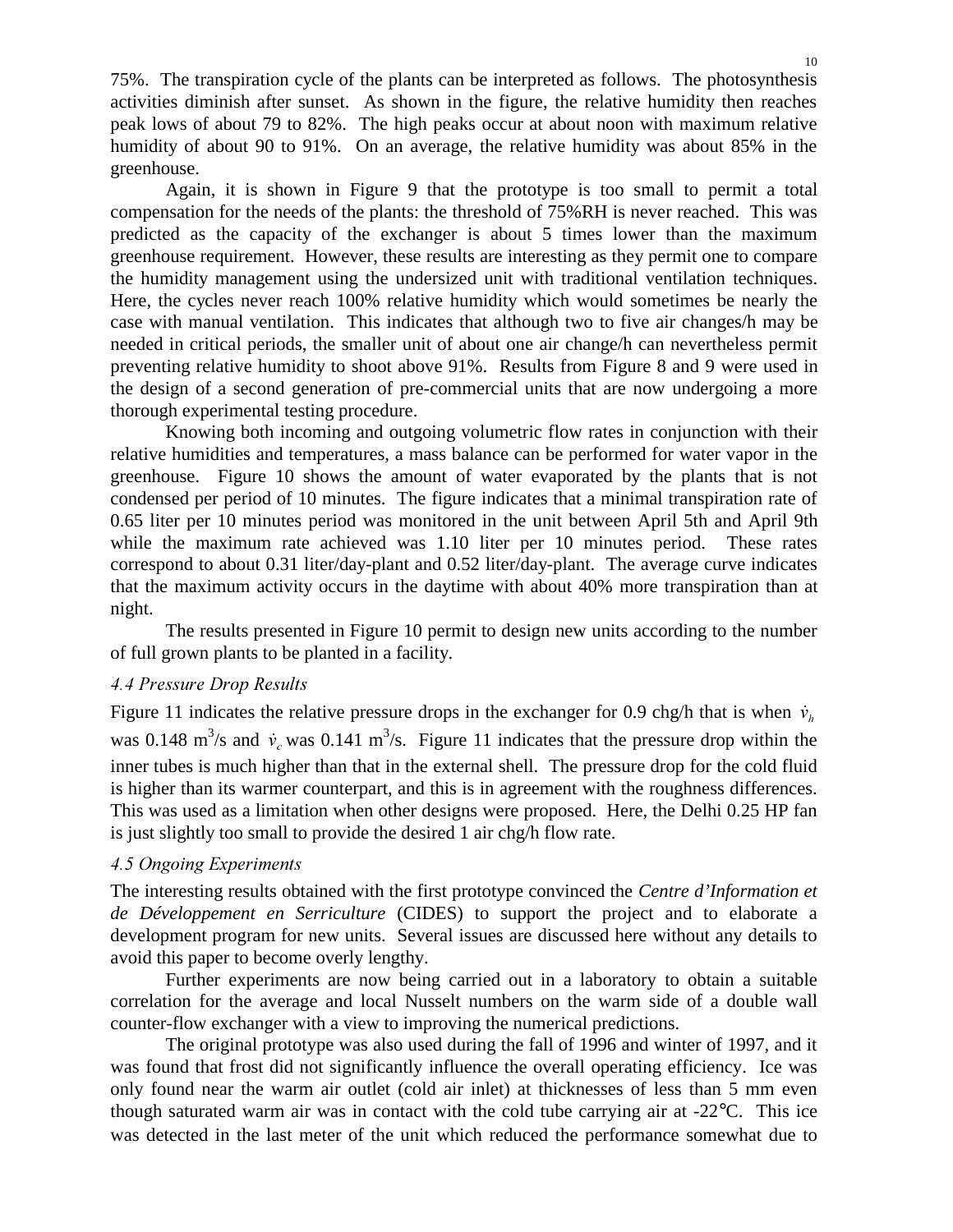additional flow and thermal resistances in this small section. This suggests that the next prototype might profit from a higher area density.

In winter 1998, two exchangers were installed in a commercial greenhouse complex near Victoriaville, Quebec. These units permitted one to control the global ventilation requirements in terms of humidity, 80% of the time. It is worth mentioning that when the normal solar irradiation reaches 300 W/m<sup>2</sup> for an outside temperature of  $-5^{\circ}$ C, the temperature in the complex rises above  $22^{\circ}$ C and then natural ventilation is used via openings in the roofs. Results permit one to estimate the payback period for this complex to be about 3 years. Average efficiencies of  $\eta$ =65% were obtained with a corresponding air volumetric exchanges rate of  $\dot{Q}$ =1.3 change per hour in a 30m x 26m greenhouse complex which is nearly 6 times bigger than that pertaining to the first prototype.

Fall 1997 saw a second application for this type of exchanger and a new prototype, with an improved design, installed in a broiler house to demonstrate that such units could sustain operation in dusty environments. The successful demonstration convinced the *Fédération des producteurs de Volailles du Québec* to launch a full scale test in broiler houses. In broiler houses, the ventilation need increases from zero to 0.48 l/s per chicken in the spring/fall seasons within the 40 days growth period. At the end of this period, each of the 1.8 kg chickens will dissipate 7.3 W in heat but this is insufficient in winter to maintain the ambient room temperature at  $21.1^{\circ}C$  [24]. As continuous ventilation is required to evacuate both ammonia and water vapor [25], the installation of a heat exchanger is highly desirable. Economically, due to the operating regime, this represents about \$18 000 per year in ventilation costs only, for a 240 000 chicken facility [26].

Another test in broiler houses is also underway at the experimental farm of the Québec Government in Deschambault, Québec where chicken are grown in four separate but identical test compartments. Two of these small compartments, involving about 200 chickens, are equipped with exchangers having a 86 l/s capacity. The use of exchangers is shown to reduce the fossil fuel consumption significantly.

#### **CONCLUSION**

A prototype air-air counter-flow multi-tube heat exchanger has been designed and built to meet the specific greenhouse requirements of operating in a cold climate. The uncompact design involving plastic components was retained so as to meet the following requirements:

- low cost, CDN\$  $< 2000$  (3 year pay-back period);
- ease of assembly, maintenance, repair, and operation;
- corrosion and rottenness resistance;
- satisfactory operating efficiency when frost present.

The prototype was designed during the fall of 1995 using a basic numerical tool. Drainage tubing were retained as they readily permitted one to meet the design requirements. One of the goals was to convince producers that such a simple design could spare them a substantial part of their yearly heating costs. The unit was assembled and calibrated in a greenhouse used for the experimental cultivation of hydroponic tomatoes and cucumbers during the winter of 1996. The first series of tests, carried out between March to May 1996, demonstrated that average efficiencies of  $\eta = 84\%$  and  $\eta = 78\%$  were obtainable with air volumetric exchanges rates of 0.5 and 0.9 change per hour, respectively, in a 576m<sup>3</sup> greenhouse. Latent heat was found to play a major role in the overall heat transfer, contributing about 40% of the total energy exchanged in some situations.

In conclusion, with sufficient exchange area, simple heat exchangers can be economically used as dehumidifiers in several applications. The encouraging results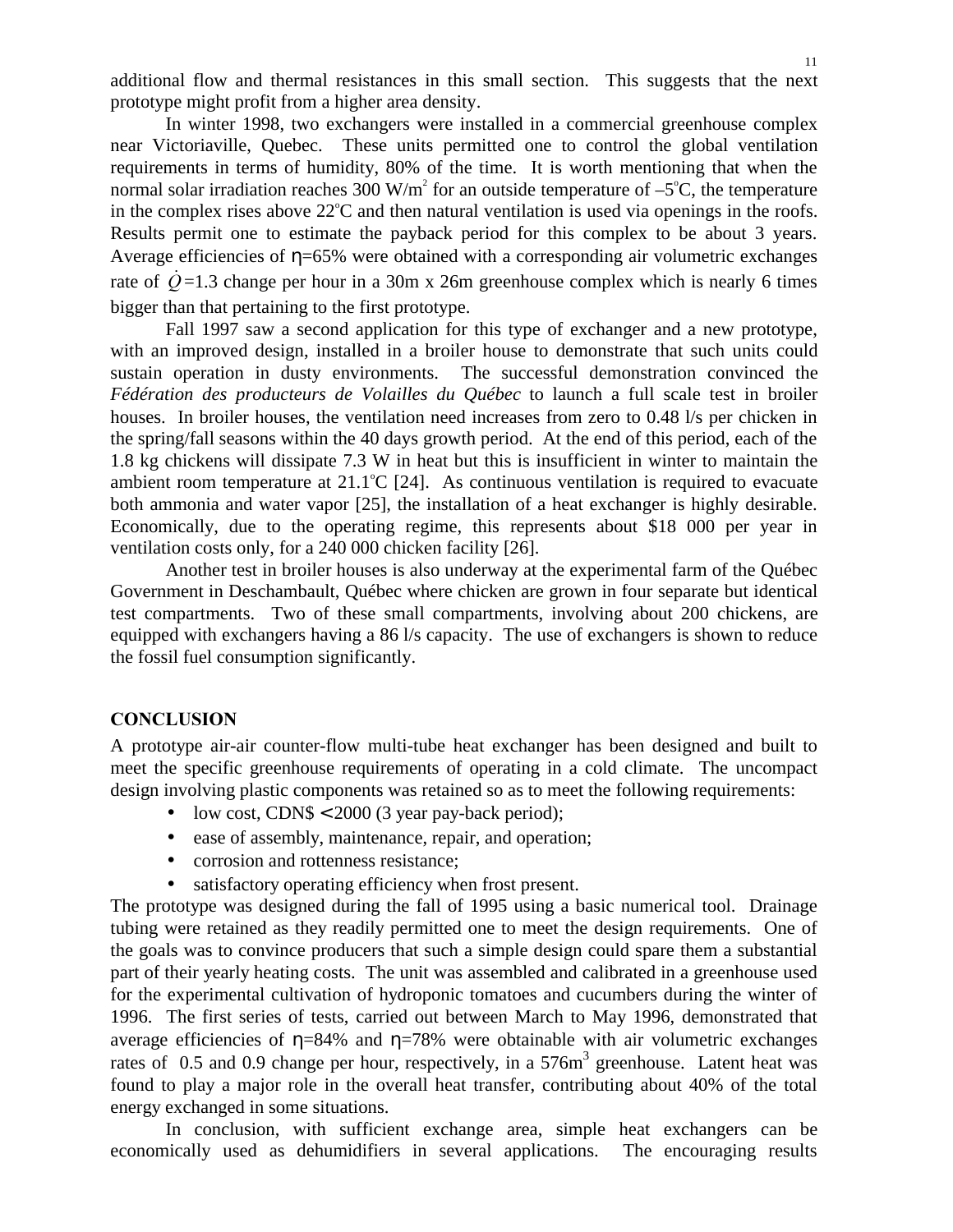presented and mentioned here demonstrate that yet other applications could be found for heat exchangers in sustainable development strategies.

### $ACKNOWLEDGEMENTS$

The first author gratefully acknowledges the Centre d'Information et de Développement en Serriculture for its support.

### **NOMENCLATURE**

| COP | Coefficient of performance |
|-----|----------------------------|
|-----|----------------------------|

- $c_p$  Specific heat, J/kg<br>*f* Friction factor
- *f* Friction factor
- *g* Gravitational acceleration,  $m/s^2$
- *h* Heat transfer coefficient,  $W/m^2K$
- *h<sub>fg</sub>* Latent heat of vaporization, J/kg
- *i* Specific enthalpy, J/kg
- *k* Thermal conductivity, W/mK
- $\dot{m}$  Mass flow rate, kg/s
- *p* Pressure, Pa
- *A* Surface area, m<sup>2</sup>
- *D* Diameter, m
- *L* Length, m
- *L* Contribution of latent heat, %
- *N* Number of tubes along a vertical line
- *Nu* Nusselt number, hD/k
- *P* Pressure, Pa
- *q* Heat transfer rate, W
- $\dot{Q}$  Air change/ hour
- *Re* Reynolds number
- $R''_{f}$  Resistance due to fouling, m<sup>2</sup>K/W
- $R_{\text{T}}$  Thermal resistance, K/W<br>*T* Temperature, K
- *T* Temperature, K
- *U* Overall heat transfer coefficient,
- $\dot{v}$  Volumetric flow rate, m<sup>3</sup>/s
- *V* Velocity, m/s
- *W* Humidity ratio
- ε Roughness, m
- η Efficiency
- $\mu$  Dynamic viscosity, Ns/m<sup>2</sup>
- $ρ$  Density, kg/m<sup>3</sup>

### Subscripts

- *b* Bulk *c* Cold side *dry* When there is no condensation *h* Hot side *h* Hydraulic diameter *i* Internal *l* Liquid phase *mix* Air-vapor mixture *o* External *sat* At saturation *v* Vapor phase
- *w* Wall
- *wet* When condensation occurs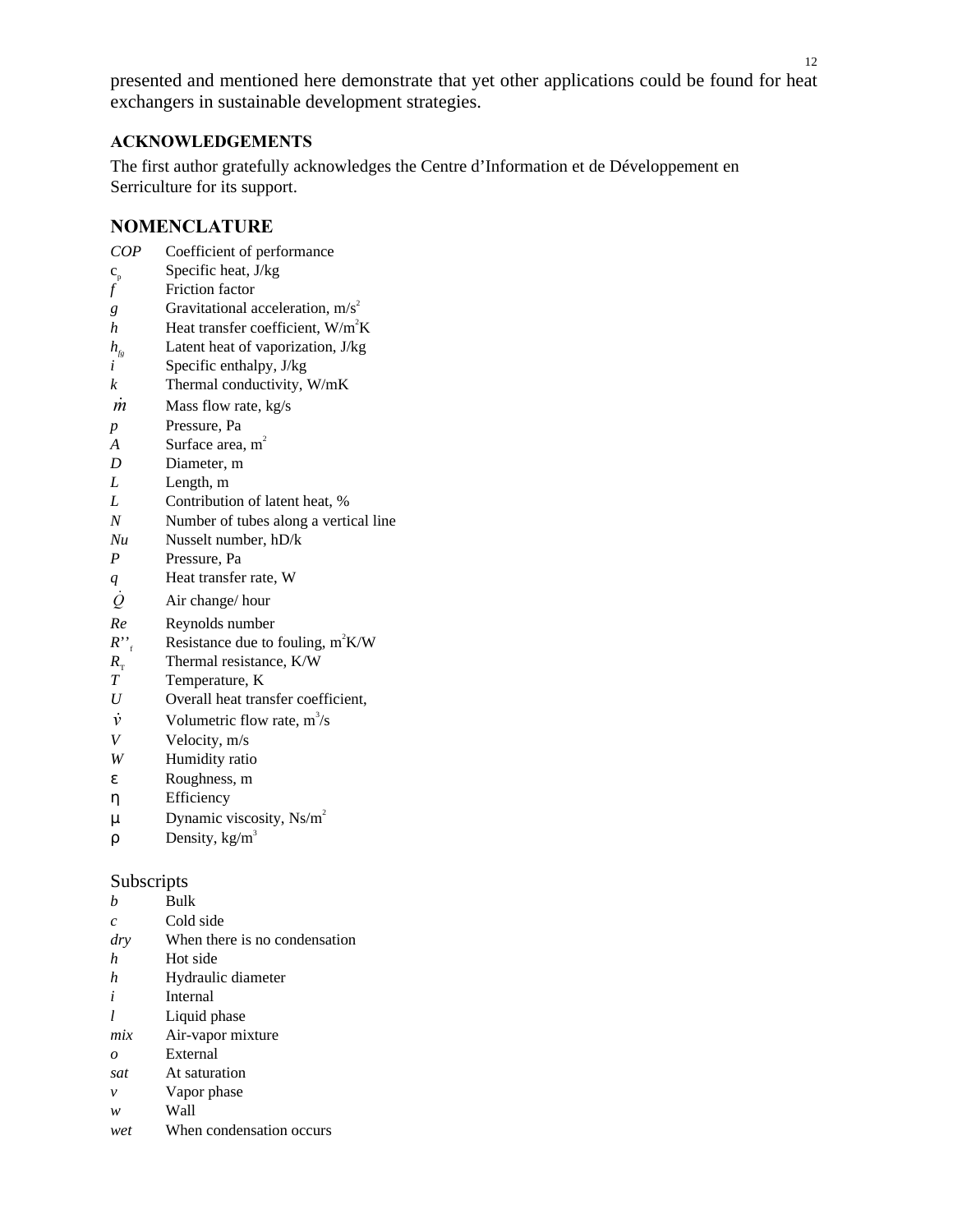#### **REFERENCES**

[1] E. Brundrett, T.J. Jewett, and R. Quist, Evaluation of polytube heat exchangers for greenhouse ventilation". *Acta-horticultarae*, No. 148, 49-55 (1984)

[2] J.N. Walker and D.J. Cotter, Condensation and resultant humidity in greenhouses durng cold weather, Trans. ASEA, 11(2), 263-266 (1968)

[3] D.J.Cotter and R.T. Seay, The effect of circulating air on the environment and tomato growth response in a plastic greehouse, Roc. ASHS, 77, 345-342 (1961)

[4] SPSQ., Ékiloserre; Projet d'amélioration de la situation énergétique de l'industrie serricole québécoise, Rapport Final , Syndicat des Producteurs en Serre du Québec, St-Hyacinthe (1995)

[5] D. DeHalleux, and L. Gauthier, Consommation énergétique due à la déshumidification des serres au Québec, Université Laval, Québec (1995)

[6] H.J. Johnstone, and N. Ben Abdallah, Prediction of potential latent heat recovery in greenhouses. American Society of Agricultural Engineers, Paper No. 89-4013 (1989)

[7] MAPAQ., Situation de l'industrie serricole au Québec. Ministère de l'Agriculture, des Pêcheries et de l'Alimentation du Québec Direction des études économiques, Service des analyses sectorielles (1992)

[8] M. E. Jorgenson, and D. May, Final report on enerdemo project no. CR5452-p2; Demonstration of heat recovery ventilators in livestock housing, Prairie Agricultural Machinery Institute, Manitoba (1989)

[9] R.E. Lepoitevin, D.R. Mears, and W.J. Roberts, A prototype heat exchanger for humidity control in greenhouses, American Society of Agricultural Engineers, Paper No. 81-4526 (1981)

[10] BNQ., Norme 3624-115 (91-08-01); Tubes annelés flexibles et raccords en thermoplastique pour le drainage des sols, Bureau de Normalisation du Québec, Québec (1991)

[11] BNQ., Norme 3624-120 (90-02-20); Tuyaux annelés à l'intérieur lisse et raccords en plastiques Pe ou PP pour l'évacuation des eaux pluviales, Bureau de Normalisation du Québec, Québec (1990)

[12] A. Bejan, 1993, Convection Heat Transfer, 2nd ed., Wiley, New-York (1993)

[13] F.P. Incropera, and D.P. Dewitt, Fundamentals of heat and mass transfer, 4th ed., Wiley, New-York (1996)

[14] V. Gnielinski, New Equations for Heat and Mass Transfer in Turbulent Pipe and Channel Flow, Int. Chem. Eng., vol.16, pp.359-368, 1976.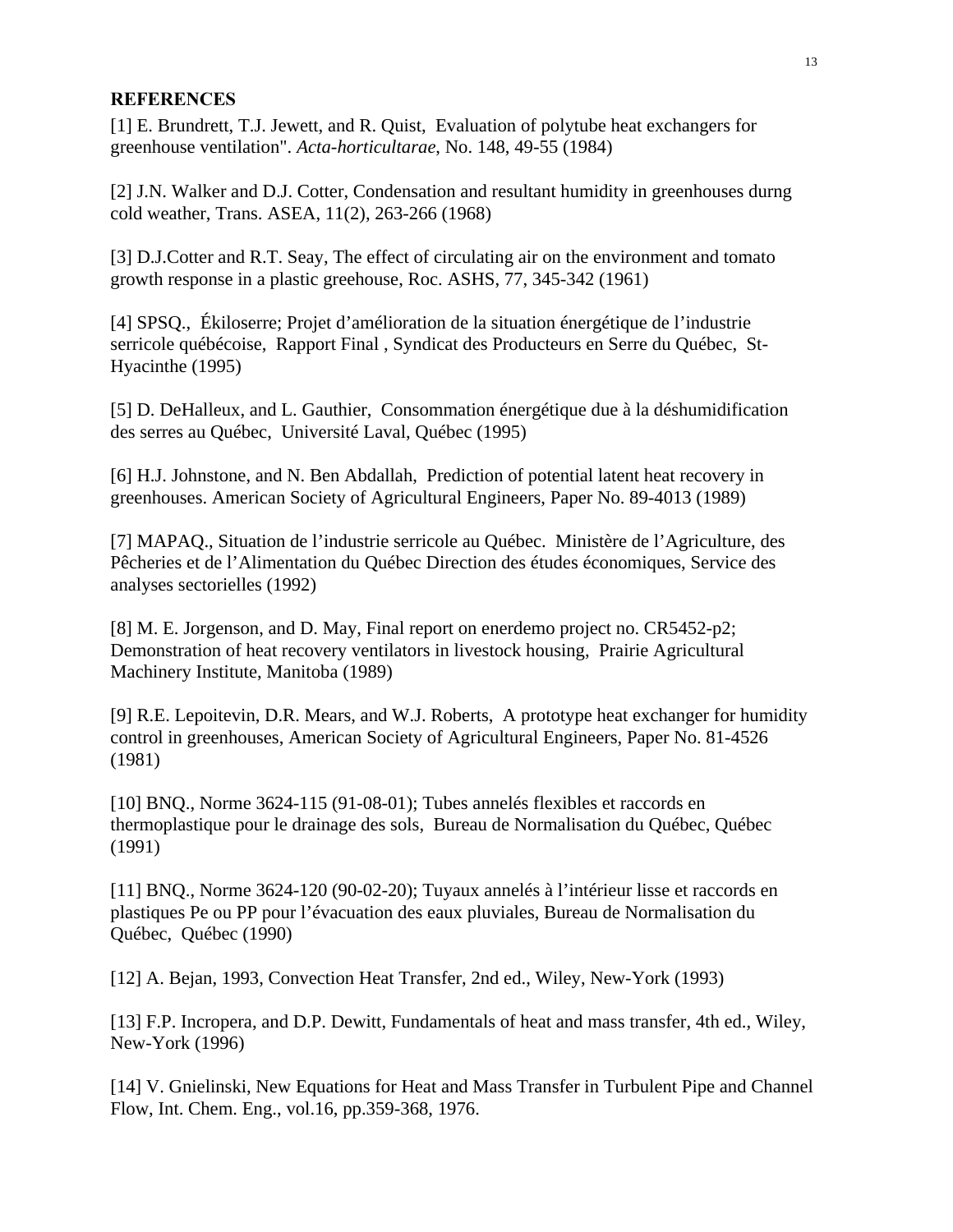[15] V. Gnielinski, Forced Convection in Ducts, in G.F.Hewitt (ed.), Handbook of Heat Exchanger Design, Begell House, NY, section 2.5.1-5, 1992.

[16] H. Hausen, Darstellung des Wärmeüberganges in Rohren durch verallgemeinerte Potenzbezeihungen, Z. Ver. Dtsch. Ing. Beiheft Verfahrenstech., vol.4, pp.91-134, 1943.

[17] H. Hausen, *Heat Transfer in Counterflow, Parallel Flow and Cross Flow*, McGraw-Hill, USA, 1983.

[18] I.G. Shekriladze and V. Gomelauri, Theoretical Study of Laminar Film Condensation of Flowing Vapor, *Int. Heat Mass Transfer*, vol. 9, pp. 581-591, 1966.

[19] H. Honda and T. Fuji, *Effect of The Direction of On-comming Vapour on Laminar Filmwise Condensation on a Horizontal Cylinder*, Proc. 5th Int. Heat Transfer Conf., vol. III, pp. 299-303, 1974.

[20] J.G. Collier, *Two-Phase Flow and Heat Transfer in Power and Process Industries*, . in A. E. Bergles, J. G. Collier, J. M. Delhaye, G. F. Hewitt and F. Mayinger, Eds., Chap. 11, Hemisphere Publishing Corporation, USA, (1981).

[21] Albright, L.D., *Environment control for animals and plants*, ASAE Textbook, St-Joseph, Michigan: ASAE, 1990.

[22] V.G. Rifert, *Condensation on Profiled Surface – 50 years of Theoretical and Experimental Researches*, Int. Conf. Heat Exchangers Sustainable Development., Lisboa (1998) Not in the proceedings.

[23] T Adamek and R. Webb, Prediction of Film Condensation on horizontal integral fin tubes, Int. J. Heat Mass Transfer, 22, 1721-1735 (1990)

[24] R.S. Gates, D.G. Overhutts, and S.H. Zhang, Minimum ventilation for modern broiler facilities, Trans. ASAE, Vol.39, no.3, 1135-1144 (1996)

[25] W. Winchell and N. Bird, Broiler housing, M-5310. Canada Plan Service, Ottawa (1994)

[26] Groupe GEAGRI Inc, Poulets à griller, agdex 52/821, Budget Québec (1993)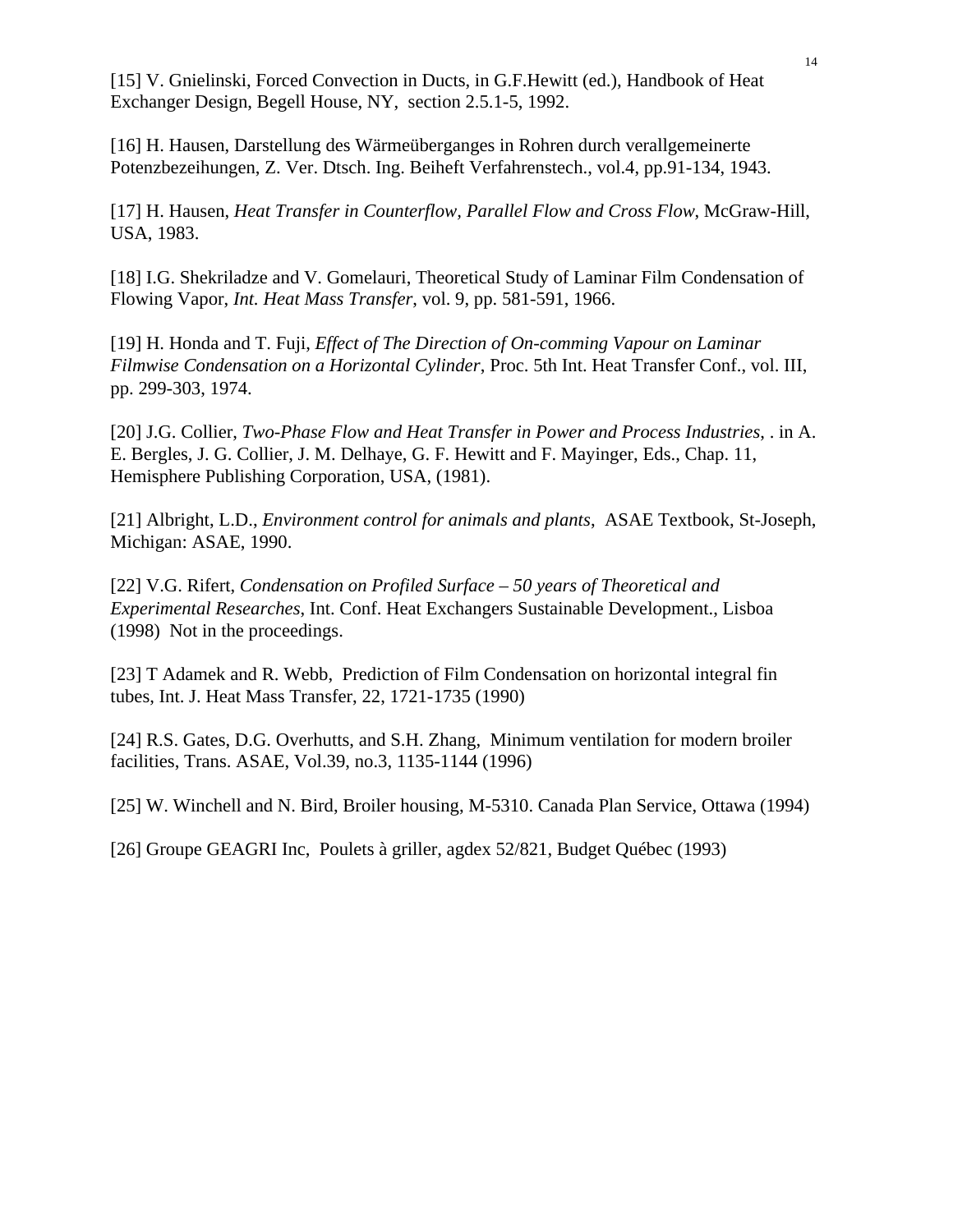Table 1: Energy requirements and costs as a function of the ventilation strategy in greenhouses.

| Dehumidification<br>Strategy | Energy<br>Requirement | $Cost*$<br>$(\frac{\text{S}}{m^2})$ |       |             | Difference With/without<br>$(\frac{\text{S}}{\text{m}^2})$ |      |                          |
|------------------------------|-----------------------|-------------------------------------|-------|-------------|------------------------------------------------------------|------|--------------------------|
|                              | (MJ/m <sup>2</sup> )  | Gas                                 | Oil   | Electricity | Gas                                                        | Oil  | Electricity              |
| None                         | 1672                  | 13.44                               | 15.47 | 25.54       | -                                                          |      | $\overline{\phantom{a}}$ |
| $1$ vol/ $h$                 | 1883                  | 15.14                               | 17.43 | 28.77       | 1.73                                                       | 1.96 | 3.23                     |
| Proportional                 | 1980                  | 15.92                               | 18.32 | 30.25       | 2.51                                                       | 2.85 | 4.71                     |

\*Cost estimates based on: 37.3MJ/L@0.24\$/L and 80% efficiency for natural gas 38.9MJ/L@0.27\$/L and 75% efficiency for oil no. 2 3.6MJ/kW-h@0.055\$/kW-h for electricity



Figure 1: Schematic of the prototype cross-section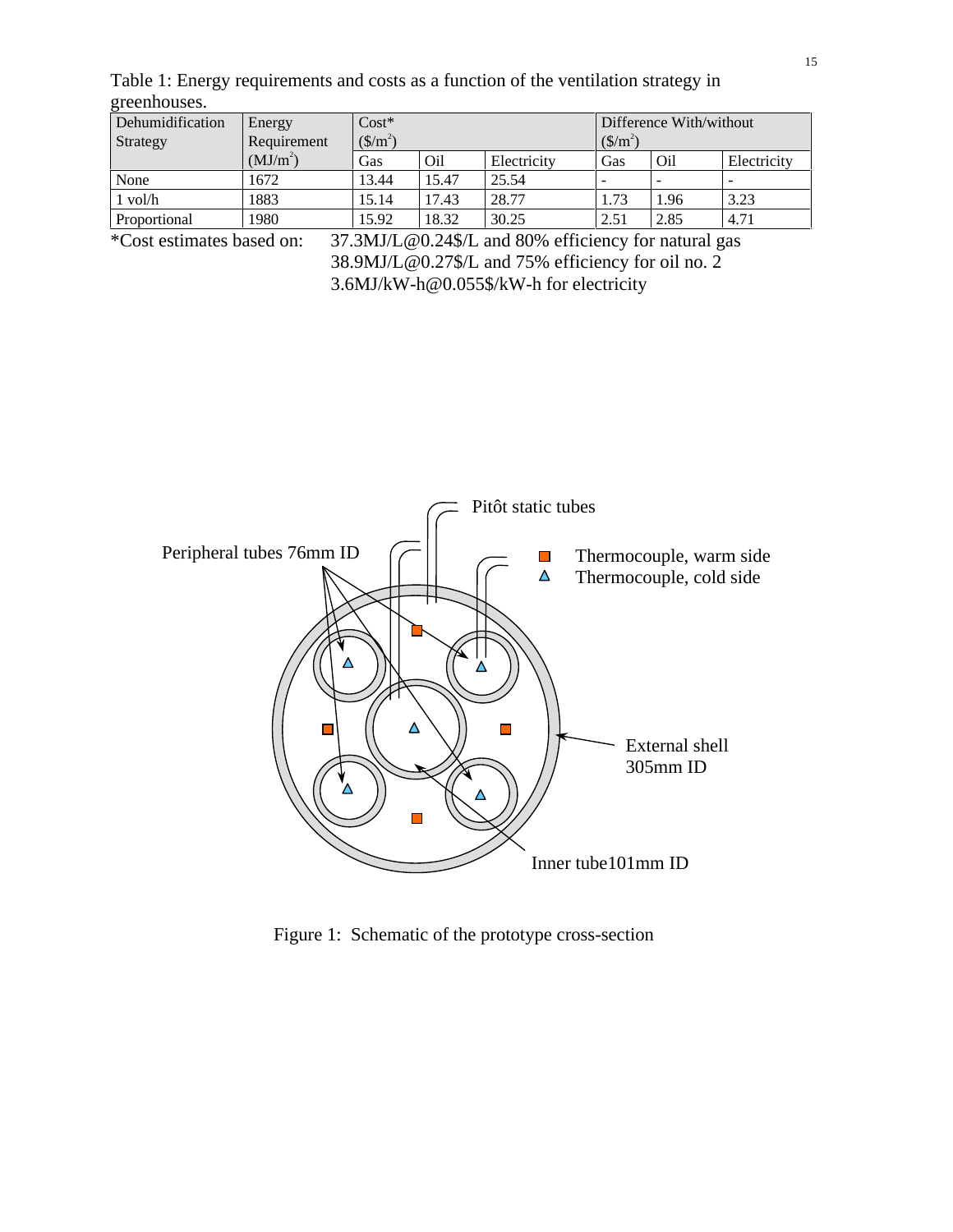

Figure 2: longitudinal cross-section and geometrical details of a 101mm I.D. tube



Figure 3: (a) The warm end of the unit; (b) The cold end of the unit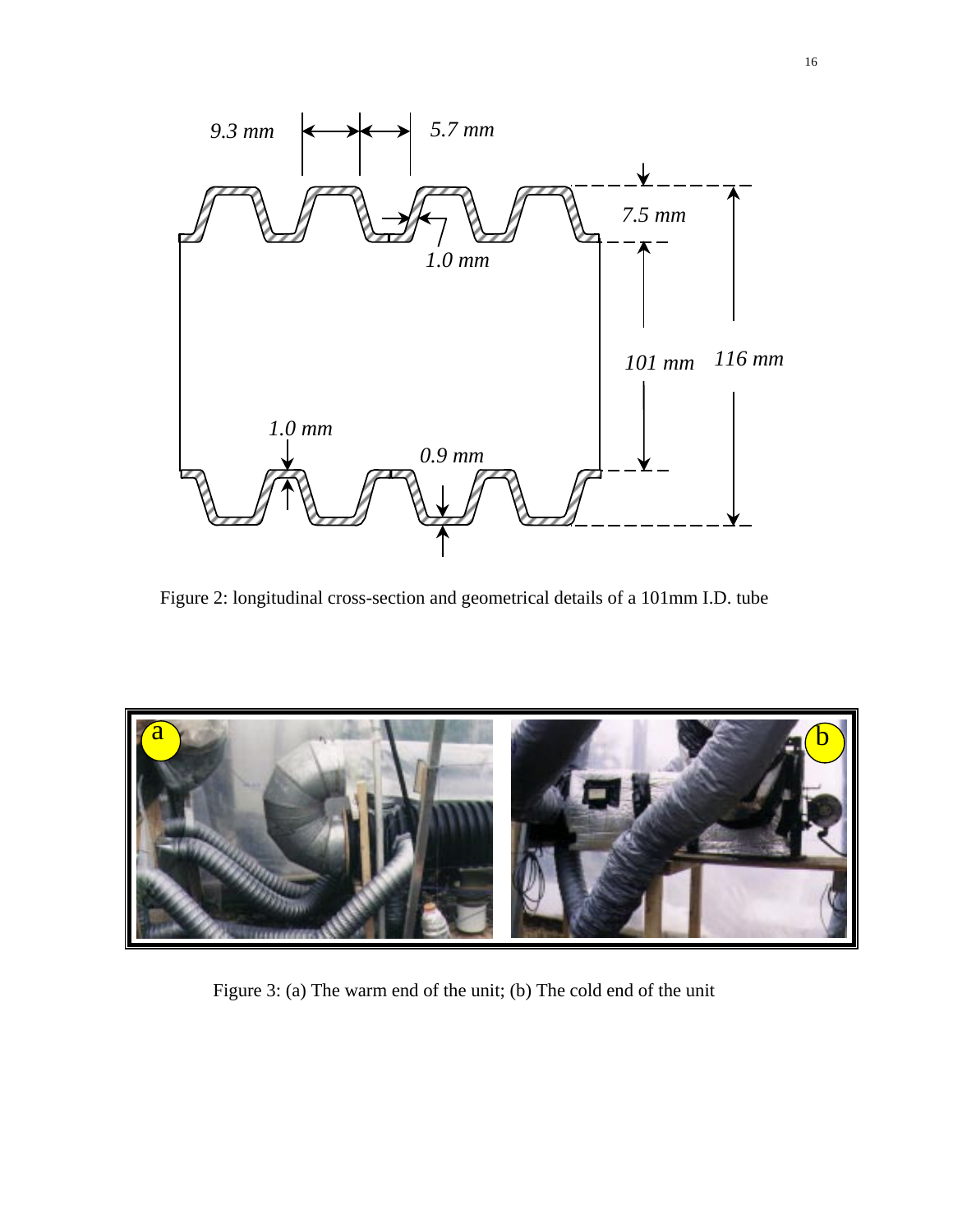

Figure 4: Temperature distribution. March 26th, 1996: 8h10, 0.5 air chg / h



Figure 5: Temperature distribution. April 5th, 1996: 4h50, 0.9 air chg / h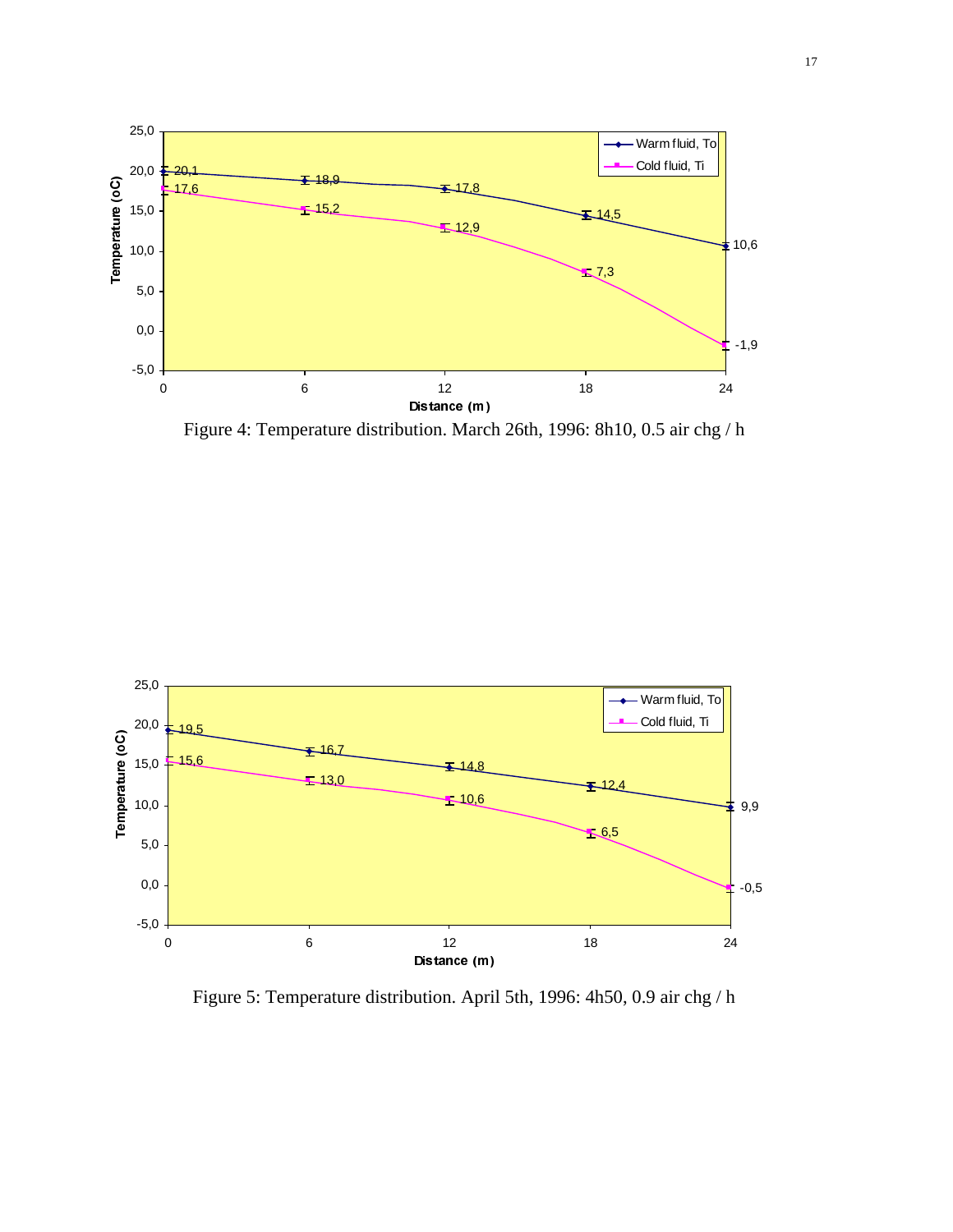

Figure 6: Temperature distribution. April 30th, 1996: 18h10, 0.9 air chg / h



Figure 7: Variation of efficiency with time. March 26th, 1996: 0.5 air chg / h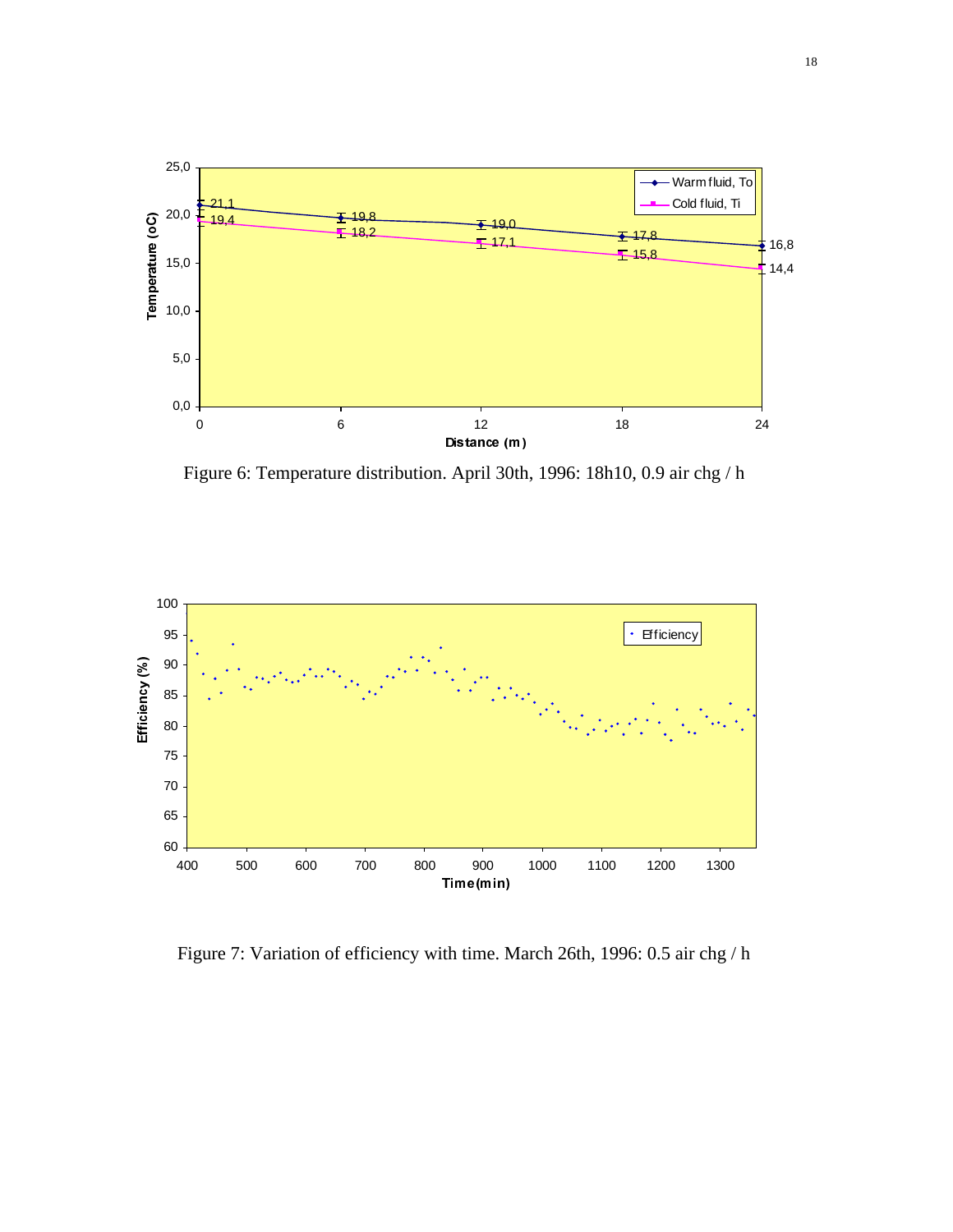

Figure 8: Relative humidity distribution in the greenhouse on March  $26<sup>th</sup>$  1996.



Figure 9: Relative humidity distribution in the greenhouse between April  $5<sup>th</sup>$  and 9<sup>th</sup> 1996.